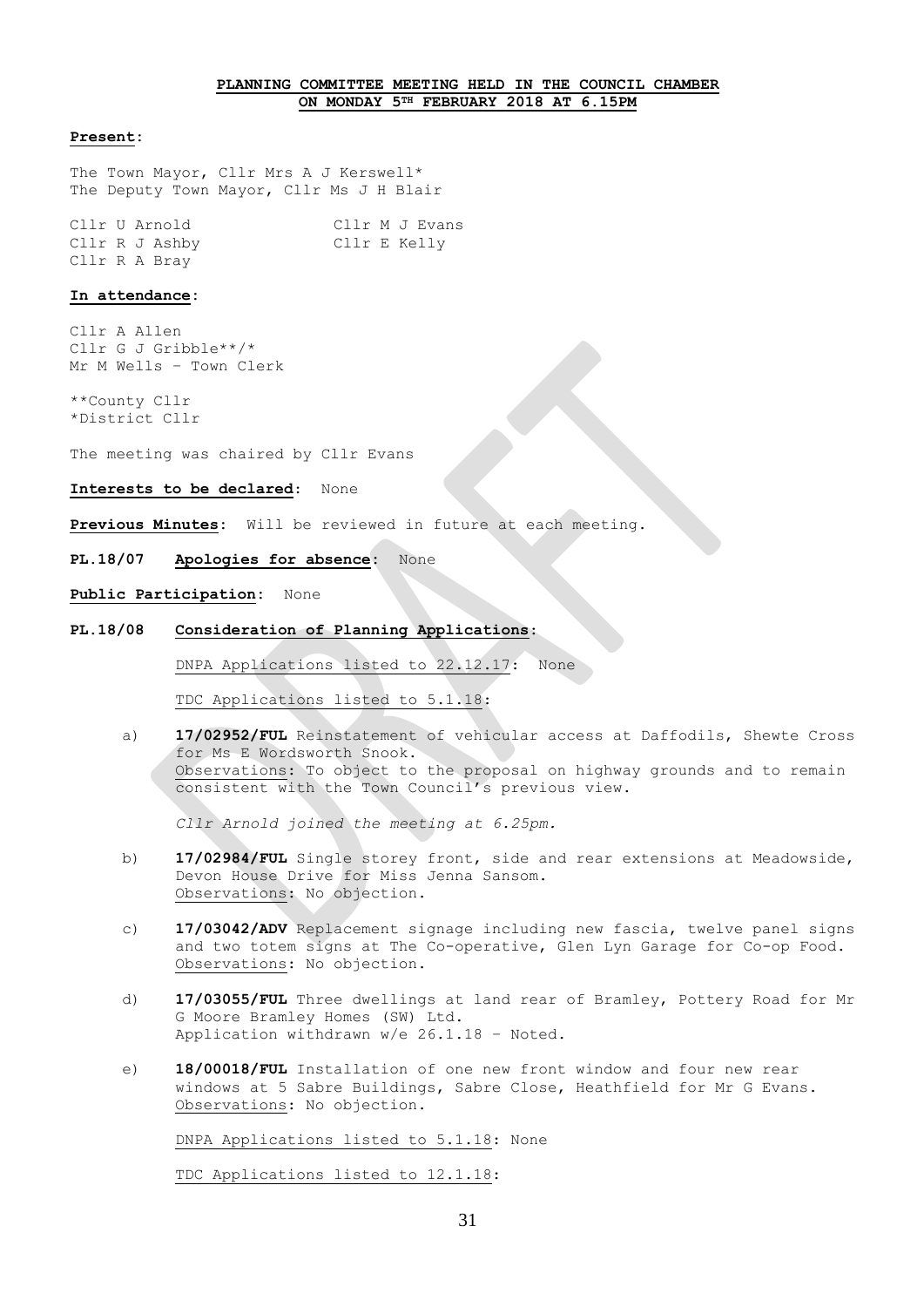f) **18/00063/FUL** Two storey extension on east elevation and new vehicular entrance at Havenmere, Pottery Road for Mr & Mrs S R Moseley. Observations: No objection.

DNPA Applications listed to 12.1.18: None

TDC Applications listed to 19.1.18:

g) **18/00099/CAN** Remove one leylandii and height reduce one evergreen oak by 2 metres at Ashwell, East Street for Mr Anthony Pearce. Observations: Referred to TDC's Arboricultural Officer.

DNPA Applications listed to 19.1.18: None

TDC Applications listed to 26.1.18: None

DNPA Applications listed to 26.1.18:

h) **0039/18** Alterations, extension and erection of new garage at Briarbank, Haytor Road for Mr & Mrs M Guppy. Observations: No objection.

#### **PL.18/09 Planning Decisions**: Noted.

# Approvals:

a)  $TDC:$ 

 $\overline{11}$ ) Demolition of existing conservatory and erection of single storey rear extension at 12 The Oaks. (Noted) ii) Crown reduce one oak by 3m and one oak where overhanging mobile home at land at Little Woodland, Old Newton Road. (Consultation not undertaken as the trees are in an advanced state of decline and owing to the location of the trees, the proposed work will not have an adverse effect on the visual amenity of the area)

b) Appeal Decision: 17/00403/FUL Single storey dwelling at The Stables, Tappers Barn, Little Bovey. Appeal dismissed.

 *The Town Council's submitted observations: No objections – N/O. Objection – O.*

## **PL.18/10 Appeal at Higher Elsford:**

Members noted that the Informal Hearing will take place on 7<sup>th</sup> February 2018 at DNPA Offices, Parke, Bovey Tracey commencing at 10.30am.

# **PL.18/11 Draft Teignbridge Design Guide:**

Members noted the current consultation *(\*copy previously circulated)* and considered the process for a response. Cllr Evans suggested that the Neighbourhood Development Plan Steering Group (NDP SG) may wish to view/comment on the document. Cllr Kelly stated that it would be a matter for the Group to decide but it would be useful to highlight its existence to the Group. Following discussion it was agreed to publicise the document for individuals to comment if they wish, for the Town Clerk to circulate copies to members of the Planning Committee and to take a further item to consider at the Planning Committee meeting on 5th March.

# **PL.18/12 General Planning Matters brought forward by Councillors**:

*(For information only).*

**Cllr Mrs Kerswell** reported that she has been receiving a number of enquiries regarding Station Park, Heathfield. She noted that there are ongoing problems for nearby residents for various reasons. The